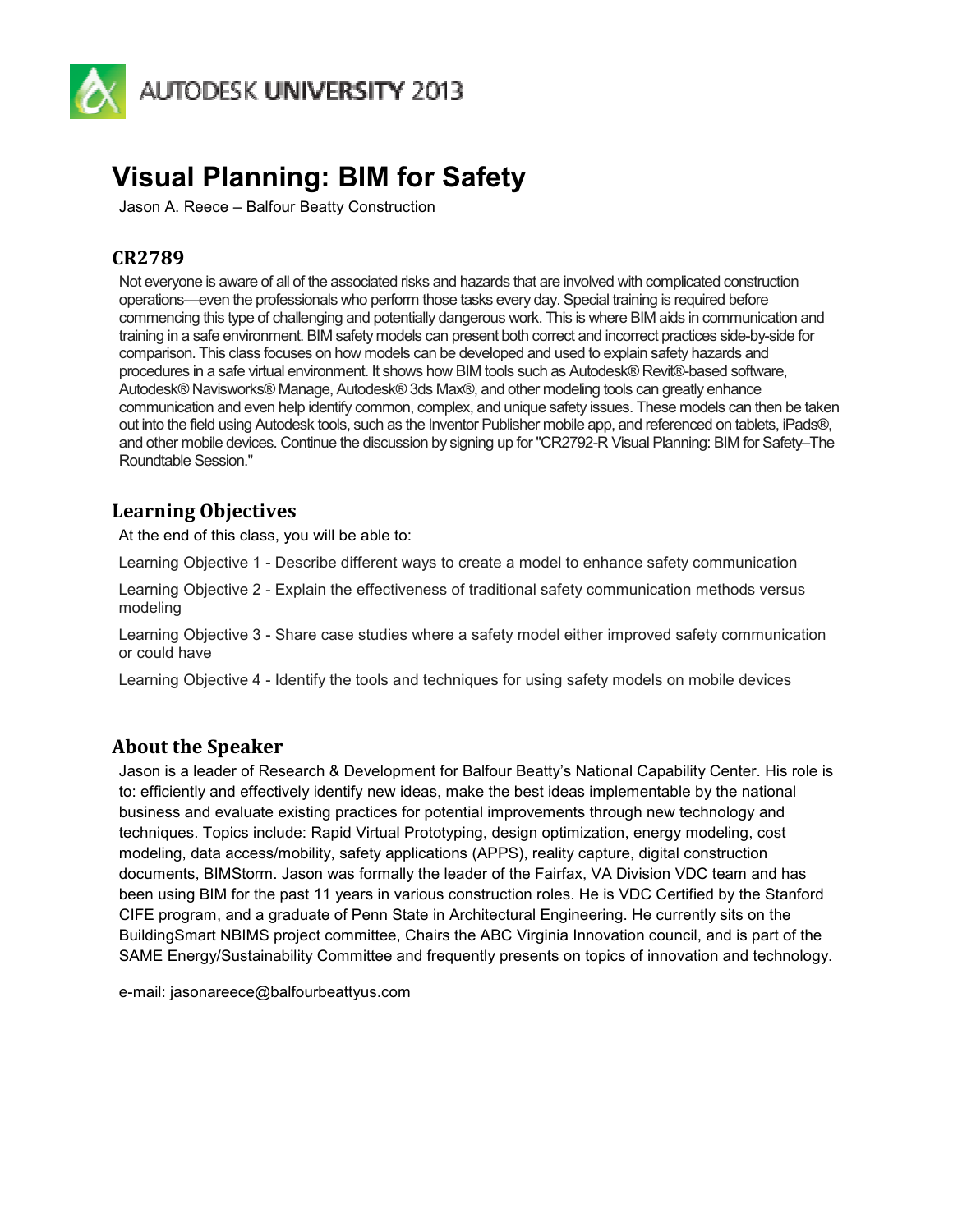#### Script of Presentation:

#### **INTRODUCTION**

#### **Slide 4: Safety Minute:**

**Tamera Kresse** was a mother of **one precocious teenage daughter and wife to a life-long blue-collar business owner**. She and helped run the family owned excavation business for 20 years through 5 presidential terms. She started taking on more on-site responsibilities due to her husband's failing health, and worried constantly how she would carry on if something would happen to her husband.

While excavating a sewer line, **Tamera Kresse** was walking along side of a **4 foot wide by 9 foot deep**  trench which is **a little bit wider than a couch, and taller than the ceiling in most homes**.

- The crew was not using a **trench box** or shoring system to support the cliff of instable soil

- Edge of the excavation was **not roped off with a highly visible fence, such as orange ones frequently seen on construction sites**

The Edge collapsed, and **Tamera** was pulled into the trench

- Buried under over a cubic yard of dirt, which **weighed over 3000 pounds – as much as a Toyota Corrolla.**

- It took 2.5 hours to uncover her body, and Tamera Kreese became **one of over 1,400 deaths**  associated with trenching in this country **(the seating capacity of the cafeteria)**.

#### **Slide 3: Q &A**

The format for this class is interactive; and I'm planning to eat up all of the question time. However, I WILL answer your questions. You have three options for asking questions:

- 1) Use the AU APP
- 2) Tweet at me (@jasonreece)
- 3) e-mail me (jreece@balfourbeattyus.com)

I will post all questions and my answers to the class website after class.

#### **Slide 5 & 6: What do You know?**

#### **Slide 8: About Me**

My day to day job is research and development, to innovate. But it is really about brining big ideas to life, to make the implementable by my company.

#### **Slide 9: About this presentation (BIM for Safety Title)**

Given **BIM for Safety** presentation a half dozen times: Highly regarded and well received. **3 weeks ago**: Experienced a **STORY** so powerful – I scrapped my planned and practiced presentation.

**WHY? I realized the message was wrong.** The message focused on how to use technology for safety, and not the **underlying process that enables our best behaviors.** If you stick with me, I'll tell you my story at the end of class... because I think it will change your perspective as well.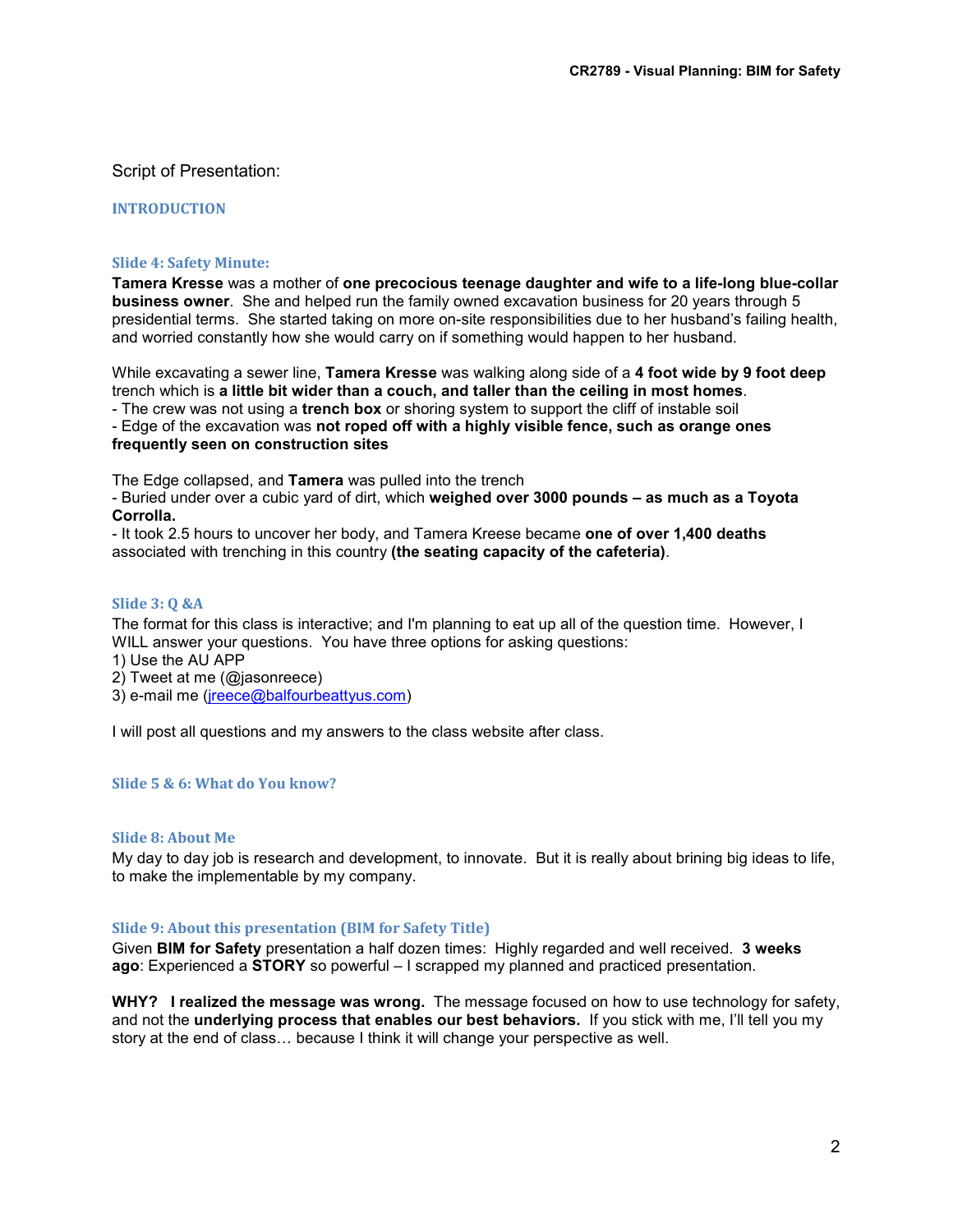#### **Slide 10 & 11: Visual Storytelling**

It may seem like I'm making a seemingly small change to the title of the class. This is a MONUMENTAL difference in approach and context of BIM for safety. Some of you are thinking that this is common sense, but through all my contacts, internet searching, and academic research, I have found **fewer visual stories** used for safety **than I have fingers**. If this idea were easy to implement, I think I would be able to find more than that.

#### **Slide 12: Visual Storytelling**

Today's class is going to be about how we use BIM to tell HIGHLY EFFECTIVE stories.

- Why are stories so important?
- What makes a good story effective?

#### **PART 1: FACTS & STORYTELLING**

#### **Slide 15: The difference between facts and a story**

There is a profound **difference** in the ability for people to **retain facts** and **remember a story**.

Most people will try to convince of something by: **Beating you over the head with facts and information.**

#### **Slide 17: Facts about Trenching**

Let me give you an example of how fact differs greatly from story:

- Between 2000 and 2006 271 workers died in trenches
- Of workers injured in trenches 53% are unskilled laborers
- Cave-ins cause 71% of fatalities
- **Protective systems are only employed in 24% of incidents**
- Most deaths are caused by suffocations, as soil weighs 2000 to 3000 pounds per cubic yard
- Incidents occur Mondays 36% of the time<br>■ 72% of fatalities occur in trenches less that
- 72% of fatalities occur in trenches less than 9 feet deep

Who is going to remember those facts and their details in a month? Tomorrow? In 5 minutes?

Who is going to **remember those facts** and their details **in a month**? Tomorrow? In 5 minutes? Does anyone think they **still remember 25%** of that information? **These are all IMPORTANT FACTS**. Facts that people need to share and act upon.

**SECTION 2: VISUAL STORYTELLING**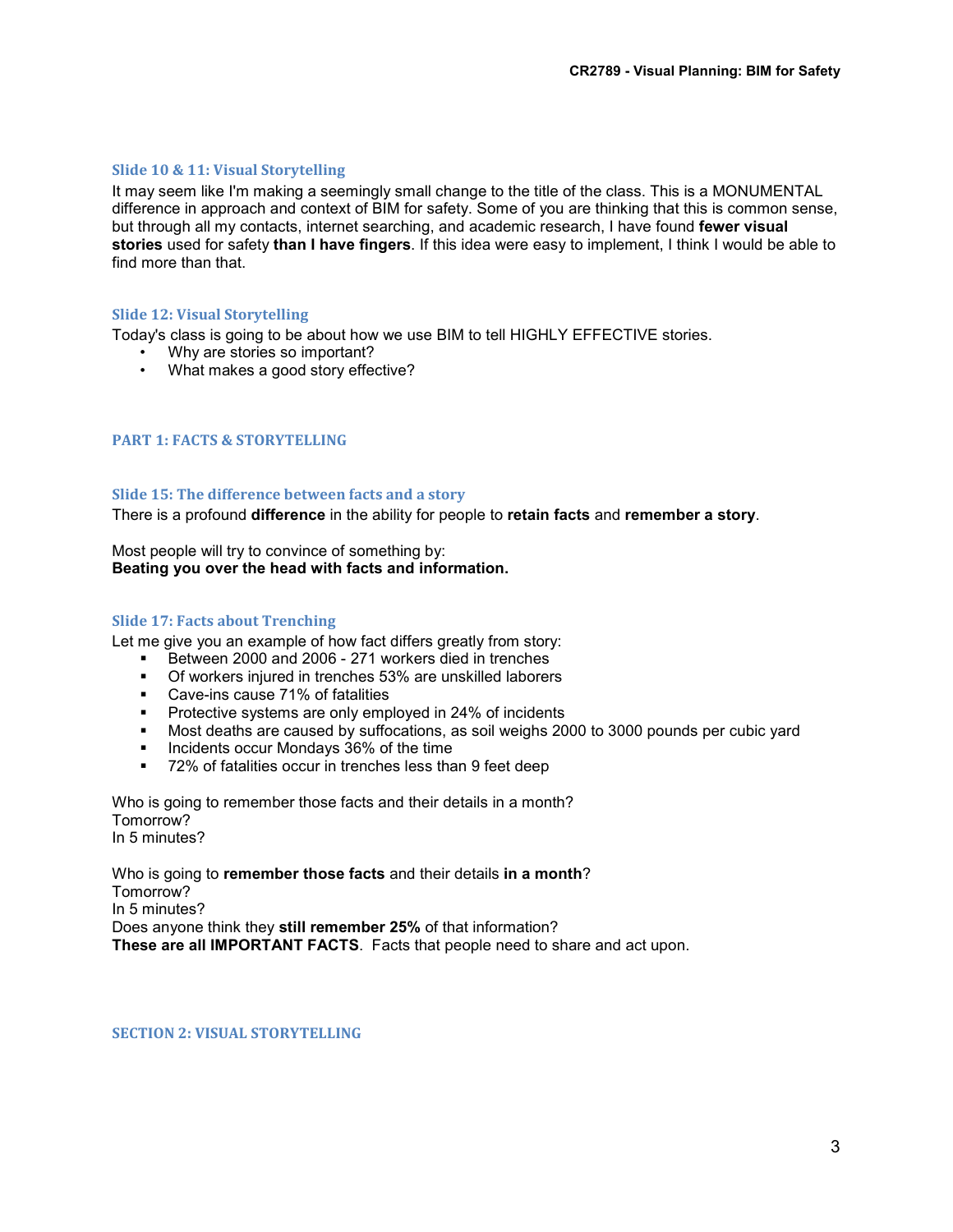#### **Slide 21: ZeFrank and the Power of Vlogging**

Does anyone here know what vlogging is? Anyone want to venture an educated guess? **Blogging is storytelling**; started by armature journalists to tell stories. If blogging was started by journalists, then vlogging was certainly started by film students. Film students study the art of storytelling, but express those stories **through visualization.**

#### **Slide 22: Traditional "stories" told with data**

This is the means in which this information is usually conveyed. It conveys no more than the raw facts and information, and gives no context to the meaning behind the data.

#### **Slide 23: The Whole Pie**

- The trifecta of a highly effective idea
- Facts and Information
- Story Telling
- visualization

All of these things come together in the form of a vlogg

#### **SECTION 3: BIM FOR SAFETY**

#### **Slide 27: Trenching BIM for Safety Video**

#### **Slide 28 through 40: Trenching BIM for Safety Video**

- Show Trenching video
- Audience participation, putting a narrative behind the video.

#### **SECTION 4: CONTEXT FOR STORIES**

#### **Slide 43: The context in which you tell a story matters:**

How many people remember Tamera's story, or at least the key elements? How about tomorrow? In a month? In a year? Forever?

#### **Why will Tamera's story stick better than just the facts?**

#### **Slide 44 & 45: The context in which you tell a story matters:**

How you use a visual story is as important as the story it tells. Facts need to be tied to something memorable. Facts will almost never stick with you even after just a few minutes after you hear them.

#### **How effective your stories are depends on the context in which you use them.**

**Slide 46: Example of Context**  How to use your visual stories effectively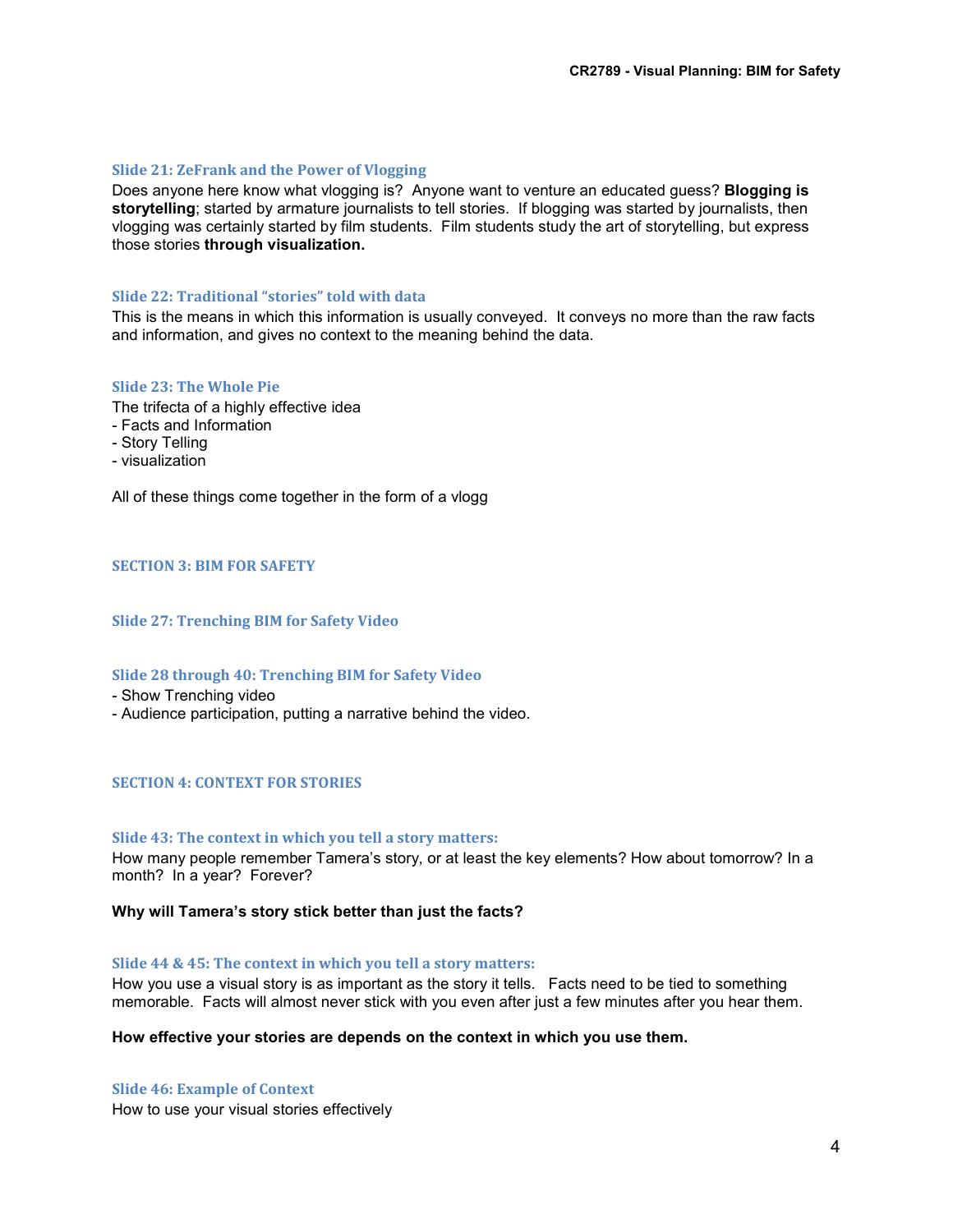(Switch over to phone or ipad to to demonstrate using trench model on a mobile.) - Grab an audience member to play the "subcontractor"

#### **Slide 47: Trench Story in Action**

Context of using the visual story for subcontractor orientation.

We have used this trench model I have been using to demonstrate this concept as a tool to facilitate the safety preconstruction meeting. On one of our projects, **this was what the utilities subcontractor had to say** after just 5 minutes:

"We've been doing it wrong all these years"

This is a foreman that had been doing this work for 25 years. Who has been through hundreds of safety discussions, been inspected by OSHA, and was as competent of a foreman as you could hope for.

**Slide 49: Mass Excavation**

**Slide 50: Benching**

**Slide 51: Railing clashes with schedule**

**Slide 52: Proper railing installation techniques**

**Slide 53: Embedded Safety tie-off clashes with schedule**

#### **SECTION 5: CLOSING**

#### **Slide 56: more content**

There is a TON of good information, examples, links and my own personal research into the BIM for safety topic on the AU class website.

#### **Slide 59:**

If you buy into the importance of storytelling, I suggest you read two definitive books that will help you better understand how to craft a memorable story.

The Tipping Point by Malcom Gladwell

Made to Stick by (Chip Heath, Dan Heath)

If you want to know why, feel free to come up and talk to me after, e-mail me or talk to me after class or read the handouts after I post them.

But here is the core message: If you consider yourself an innovator, a technologist, a VDC specialist, or anything similar: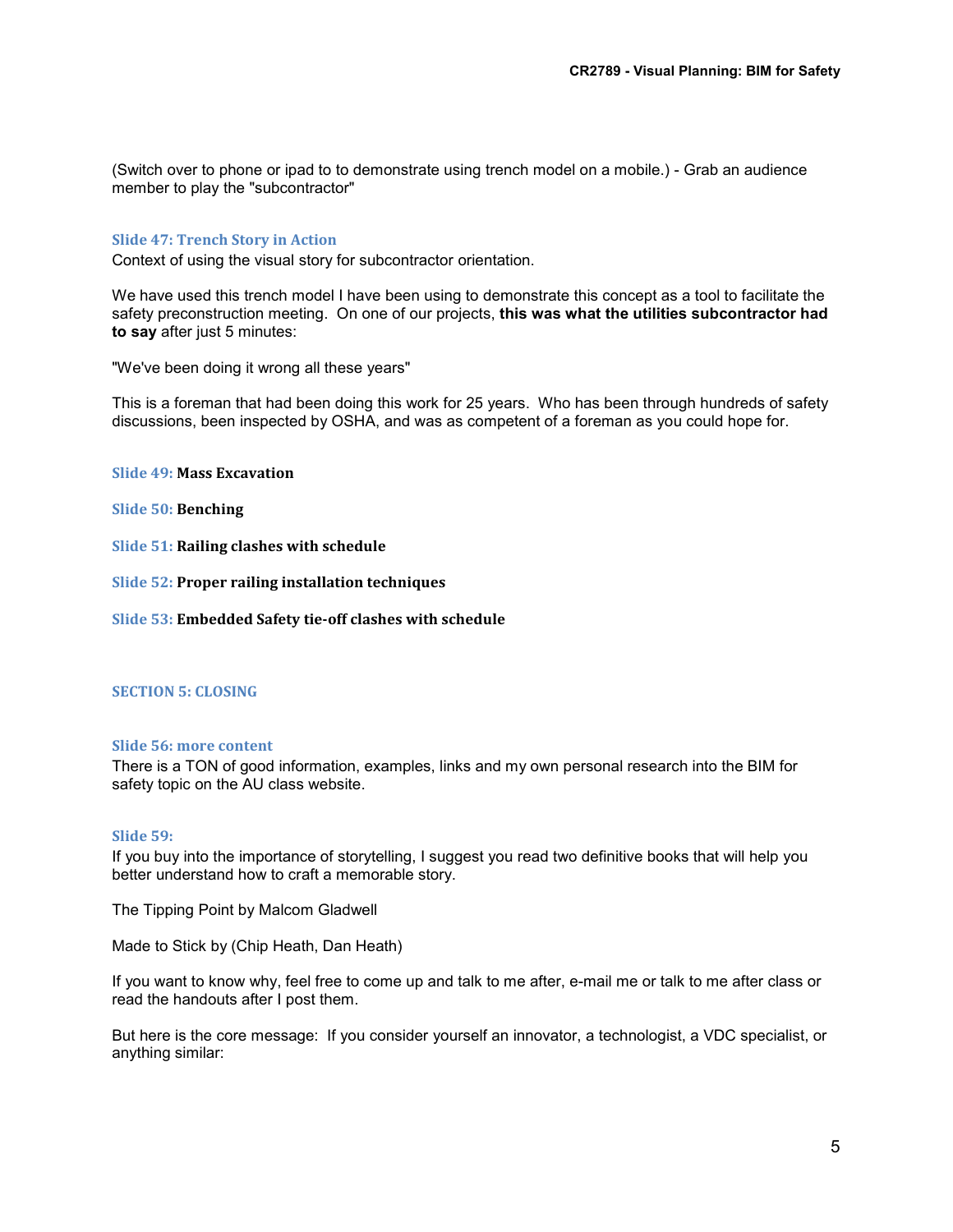#### **Slide 61: Ending Story**

Ending story: What happened to cause me to re-build my whole message

This is my good friend Rayna. She is an artist, a collector of antiques, a history junkie. She appeared on an episode of "Oddities" and sold an authentic Egyptian mummy head to the store. She is the librarian at my home-town local newspaper. She knows absolutely nothing about construction in general, let alone safety.

When I was trying to tell her what I was presenting this week, I had no reference to know what I was talking about. So I showed her this video on YouTube. I sat there and just let her watch. Here is what happened:

**(Slide 62) At this point, she told me that: "It looks like that dirt is dangerous."** 

**(Slide 63) At this point, she said: "You can make it safe with end walls on the box"** 

**(Slide 64) At this point, she said that: "there is a place for a ladder to fit now"** 

**(Slide 65) At this point, she said: "that fence is probably important so you don't fall in the hole"** 

#### **Slide 65: (picture again)**

If a librarian can learn how to build safely through a simple visual story: ANYONE CAN

#### **Slide 66:**

Stories are powerful. BIM can help us tell impactful stories without saying a single word.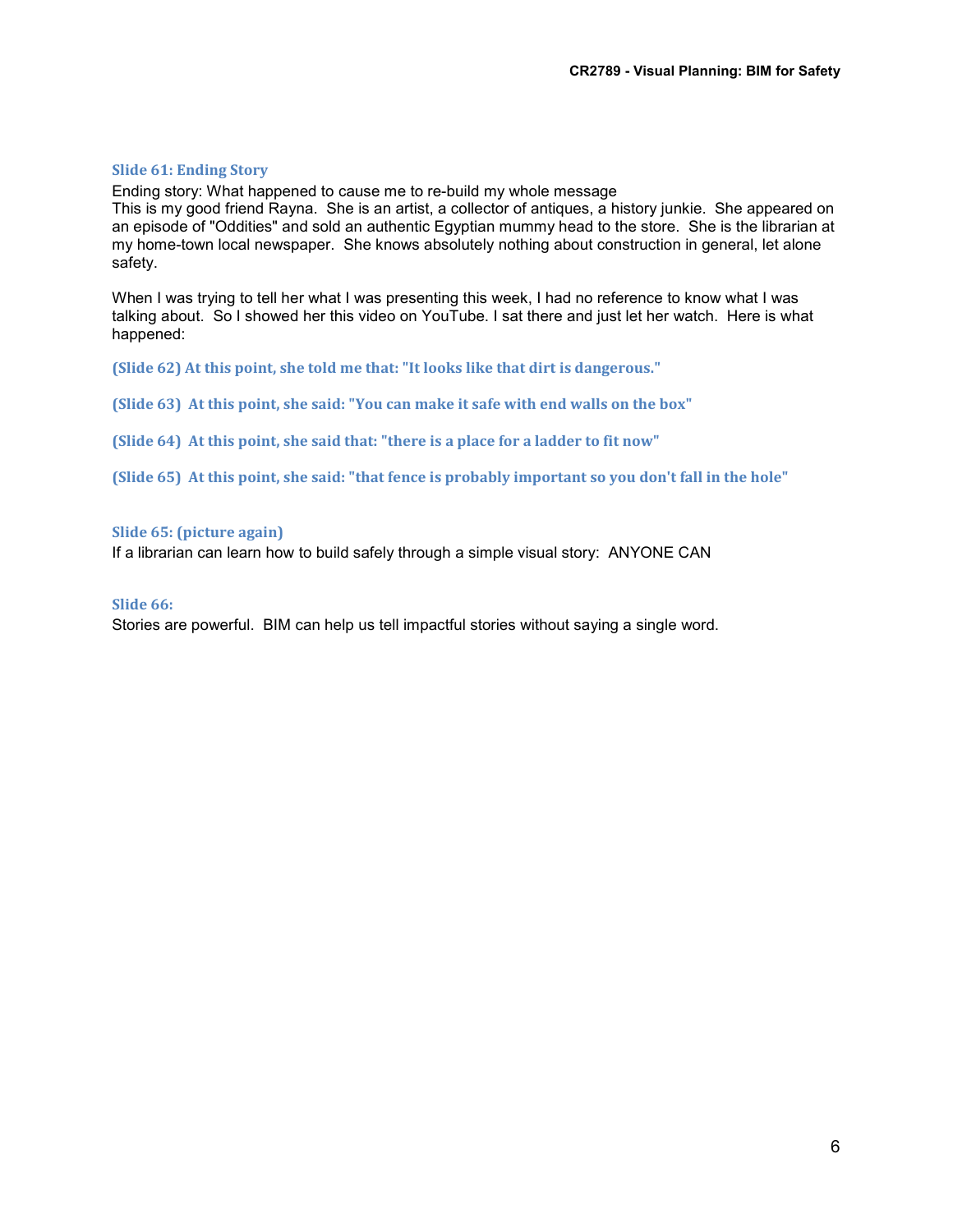#### **YouTube Videos on Story:**

http://www.youtube.com/playlist?list=PLbED7F8F9DhGS2UHM\_pnXVEQP89-Mw0l7

#### **Nancy Duarte uncovers common structure of greatest communicators**

http://www.youtube.com/watch?v=1nYFpuc2Umk&list=WLB58F213535364C91

Why are some presentations spellbinding and some not? Well, this is the question Nancy Duarte takes on as she shares with the audience the secret of an excellent presentation. In this fascinating talk Nancy Duarte explains the model that she developed for designing transformative presentations. She explains the essential qualities of an excellent presentation by analyzing the speeches of Martin Luther King and Steve Jobs. She reminds us that the only way to spread important ideas is to make sure that one is communicating his or her ideas effectively using strong presentation skills.

#### **Greg Power - The Power of Story**

#### http://www.youtube.com/watch?v=iExl\_rF7zqQ&list=WLB58F213535364C91

Greg Power is President and General Manager of the Canadian operations of world leading public relations agency Weber Shandwick. Throughout his 30 year career in communications, Greg has been fascinated by the challenge of building the bridge between a message and an audience. He has been a journalist, a client and an agency leader and understands the needs of each role and how they can best work together. In addition to his management duties, he provides leadership and strategic counsel for a wide variety of Canadian clients with an emphasis on strategic message development and storytelling.

#### **The mystery of storytelling: Julian Friedmann at TEDxEaling**

http://www.youtube.com/watch?v=al3-Kl4BDUQ&list=WLB58F213535364C91

#### **Chimamanda Adichie: The danger of a single story** http://www.youtube.com/watch?v=D9Ihs241zeg

Our lives, our cultures, are composed of many overlapping stories. Novelist Chimamanda Adichie tells the story of how she found her authentic cultural voice -- and warns that if we hear only a single story about another person or country, we risk a critical misunderstanding.

**Andrew Stanton: The clues to a great story** http://www.youtube.com/watch?v=KxDwieKpawg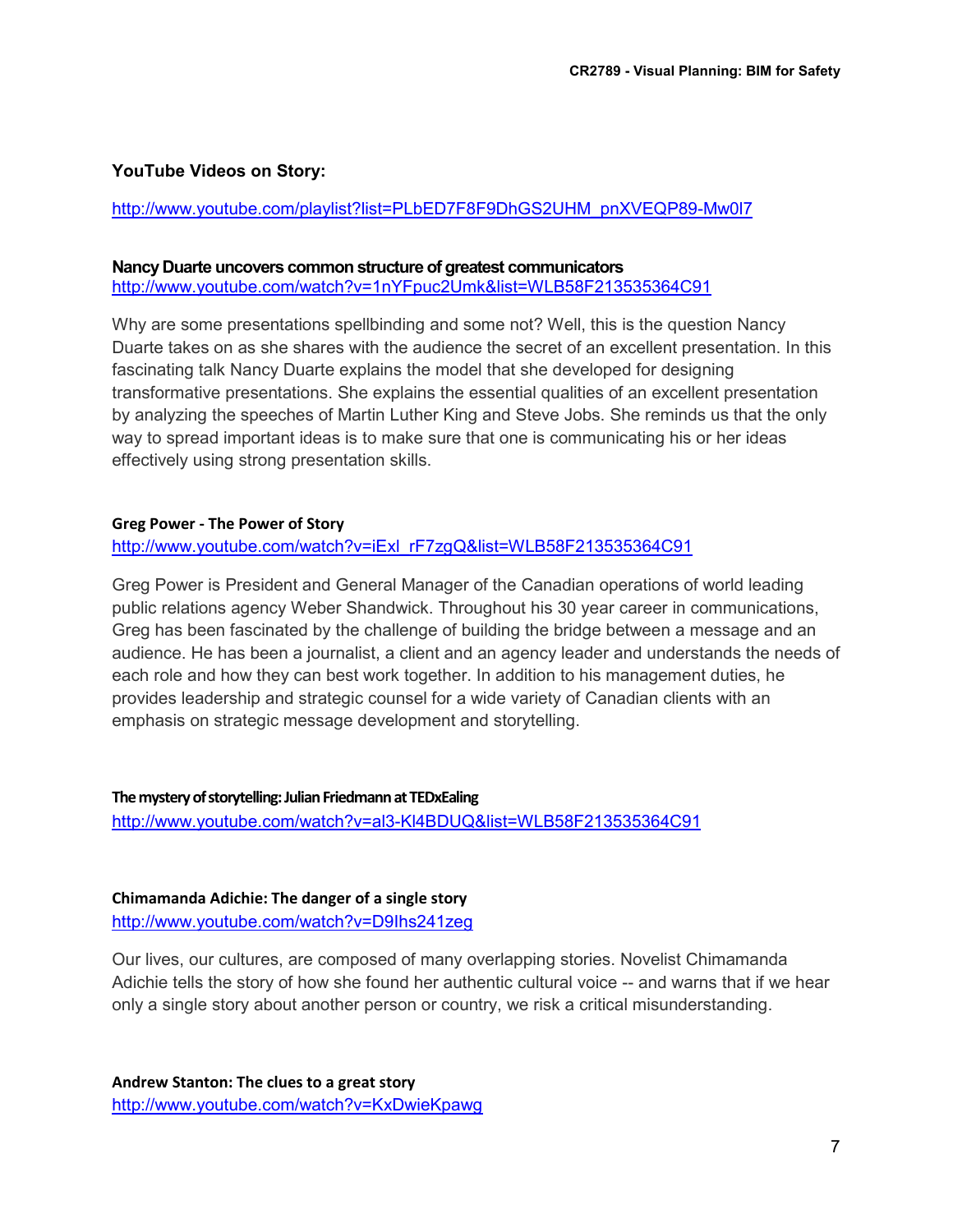Filmmaker Andrew Stanton ("Toy Story," "WALL-E") shares what he knows about storytelling - starting at the end and working back to the beginning.

#### **Elif Shafak: The politics of fiction**

http://www.youtube.com/watch?v=Zq7QPnqLoUk

Listening to stories widens the imagination; telling them lets us leap over cultural walls, embrace different experiences, feel what others feel. Elif Shafak builds on this simple idea to argue that fiction can overcome identity politics.

#### **Scott McCloud: Understanding comics**

http://www.youtube.com/watch?v=fXYckRgsdjI

In this unmissable look at the magic of comics, Scott McCloud bends the presentation format into a cartoon-like experience, where colorful diversions whiz through childhood fascinations and imagined futures that our eyes can hear and touch.

#### **BIM for Safety Videos:**

Trenching:

http://www.youtube.com/watch?v=B1zwmOzTiUM&list=PLbED7F8F9DhF6pO8UxT2d-lNT-EDM-Epx&index=1

Mass Excavation:

http://www.youtube.com/watch?v=GigkQElG-W0&list=PLbED7F8F9DhF6pO8UxT2d-lNT-EDM-Epx&index=2

Excavation Benching:

http://www.youtube.com/watch?v=3\_KjqGB7Do4&list=PLbED7F8F9DhF6pO8UxT2d-lNT-EDM-Epx&index=3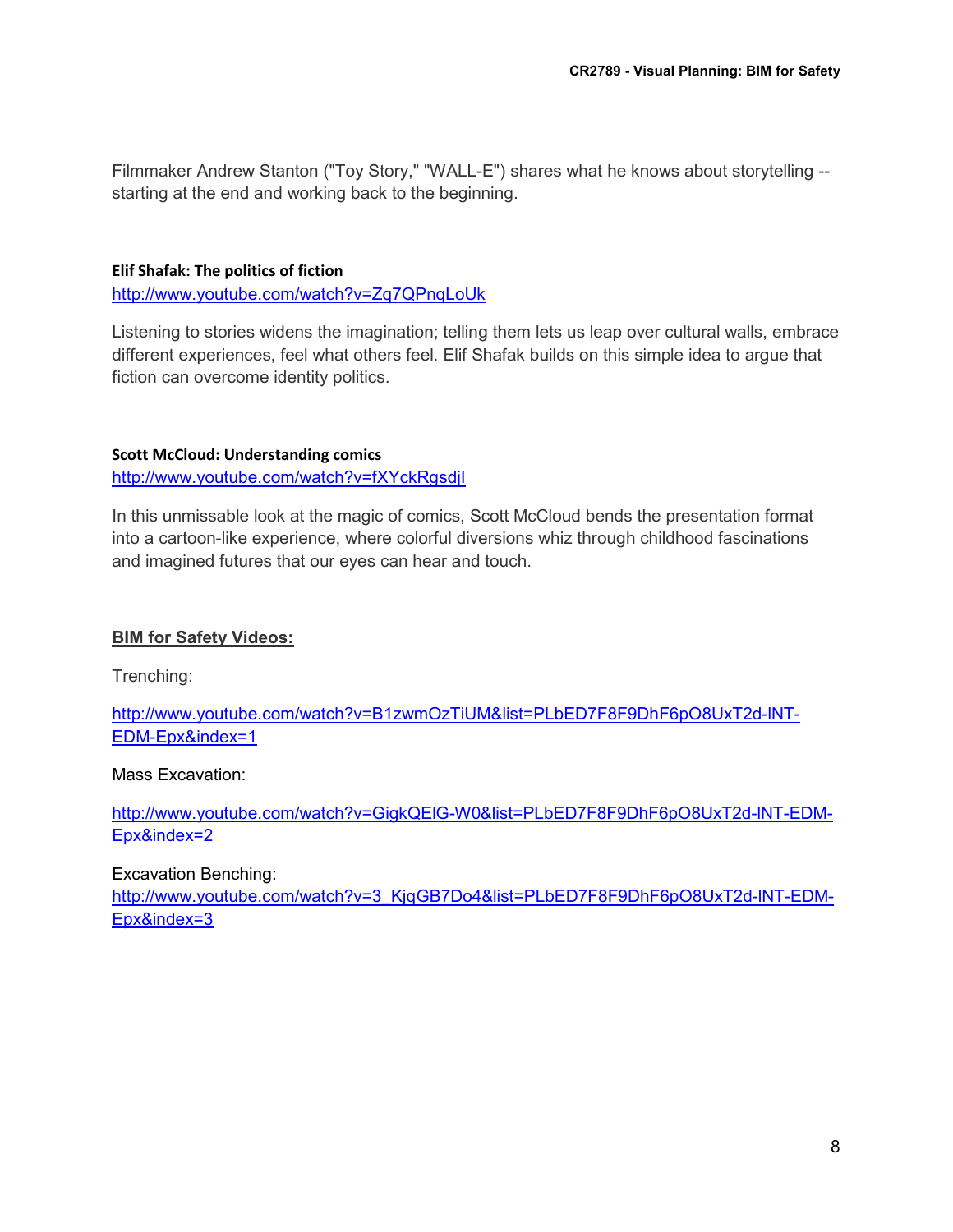# **Research and References**

There has been very limited research done by institutional groups on the topic of BIM for Safety. Acedemia has identified applications of BIM for Safety, the industry has leverage BIM for Safety visualization, but there are still many more complicated and technology challenges areas for the topic to expand to. The sections below aggregates the limited research conducted on the topic to date.

#### BIM used for Design for Safety:

PhD research conducted by Mojtaba Tiabat at Virginia Tech proposed that:

• See "additional Materials"

#### VTT Study

A research study in Finland conducted by Markku Kiviniemi, Kristiina Sulankivi, Kalle Kähkönen, Tarja Mäkelä & Maija-Leena Merivirta at VTT: The main objective of the research was to develop procedures and use of BIM technology for safety planning, management, and communications, as part of the 4Dconstruction planning.

• See "additional Materials"

#### Research and Development Opportunities

Research opportunities conducted by Sathyanarayanan Rajendran: BIM offers several benefits that can improve construction safety. Currently, including BIM in safety discussions is not common in the construction industry. Research has shown that industry practitioners perceive BIM has little effect on safety. This perception needs to change. With a significant effort from construction project teams and SH&E professionals, using BIM for safety can become the standard. Safety professionals should encourage team members to use BIM for safety and educate them on how to look for safety concerns during the BIM review process.

• See "additional Materials"

#### AGC BIM for Safety Workshop:

While not true research, the workshop held by AGC in collaboration with NIOSH featured case studies from the industry, and reviewed research areas currently in progress by academia.

• See "additional Materials"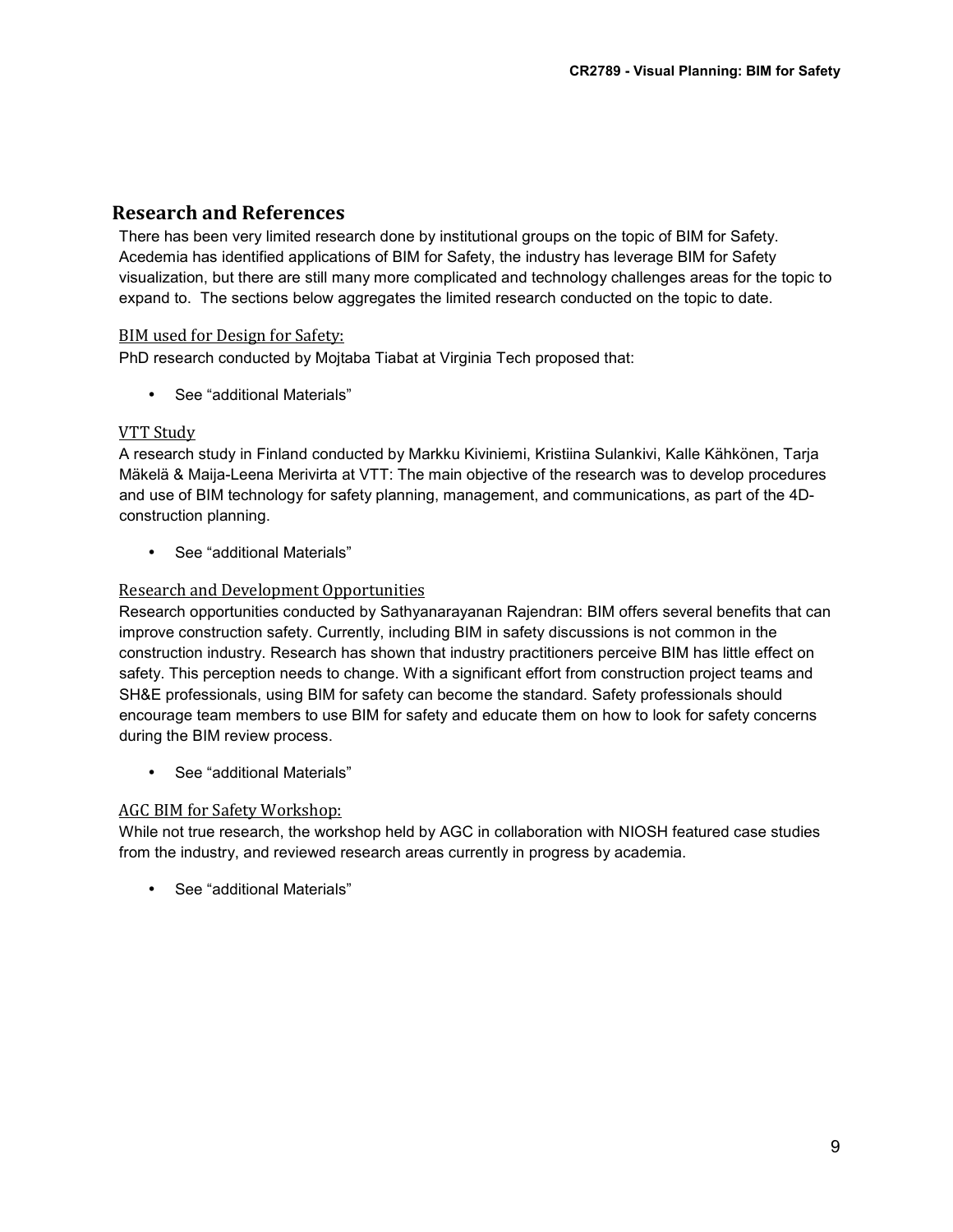# Using Autodesk Inventor Publisher:

# **Producing your stories: Using Autodesk Inventor Publisher**

Once you have developed a good visual story using your favorite BIM technique, it is time to produce the versions that will be easily shared between the people than need to teach and learn.

There are numerous ways to produce videos from BIM programs:

- Creating static images for power point narration
- Recording the sequence of events to produce a 3D or 4D video
- Uploading animations to Youtube

But getting our visual stories onto our mobile devices, and having them ready and available when we need them, regardless of an internet connection is critical to being able to leverage the work we put into developing a good story, and its accompanying model.

# **Autodesk Inventor Publisher Workflow: Produce Visual Stories for Mobile Devices**

In order to put our visual story in the hands of anyone that needs it at any time and any location, we need to get the story into mobile format that isn't reliant on an internet connection. The workflow below is a guide on how to use Autodesk Inventor Publisher to do that. The image below is an example of the Inventor Publisher interface.



*Figure 1: Inventor Publisher Interface*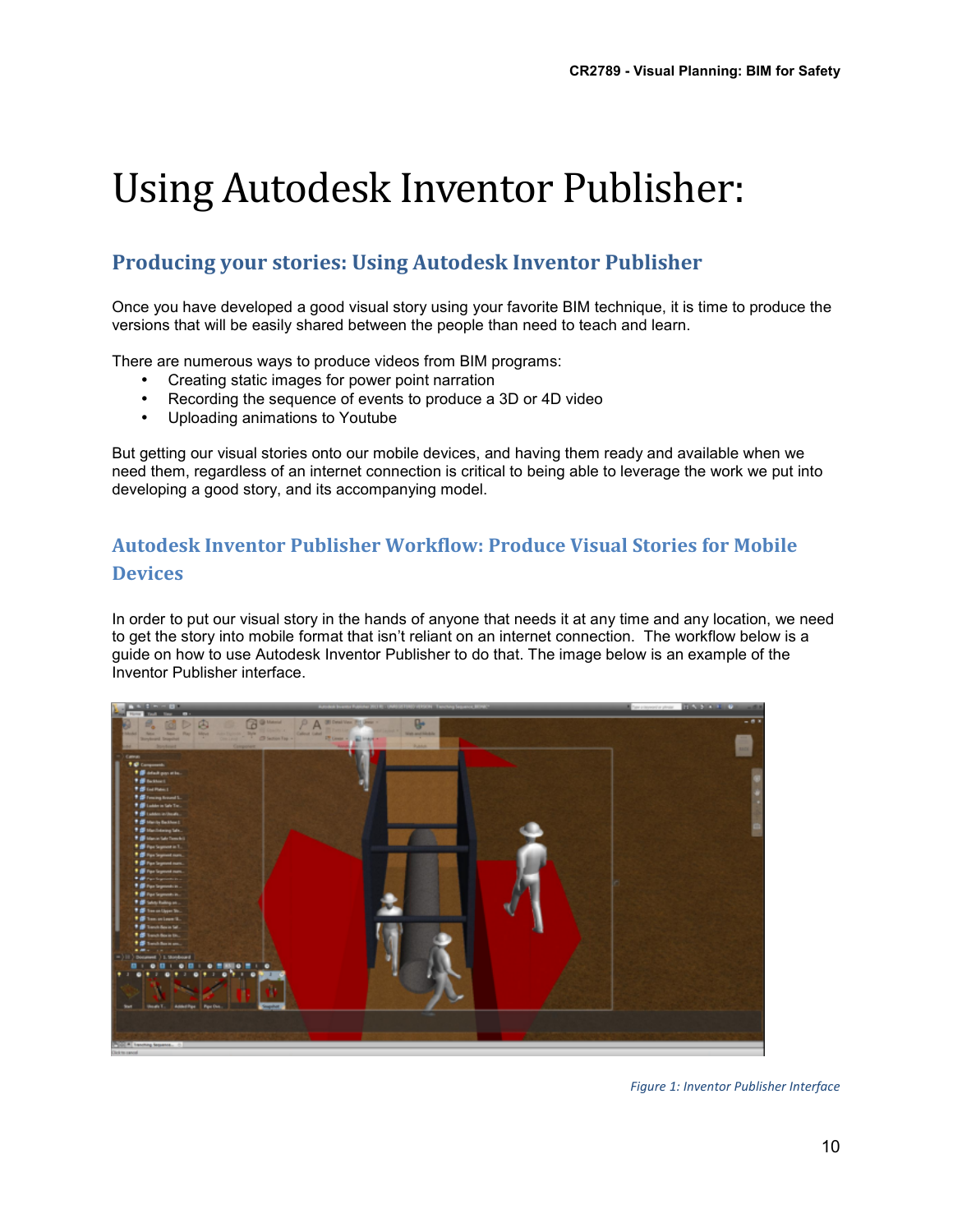**ER** Background

Orthographic

**B** + **B** Indi **B**  $\bullet$ 

Ch. Mar Garment Grand Perspective - Q, No Floor Reflection

#### **Developing and Exporting the Model:**

If you are using Autodesk Revit, all you need to do is export as a DWF or DWG file and open up that file in inventor. There are minimal issues associated with Revit files. Inventor Publisher can bring in several different file formats (DWG, DWF, skp, fbx, and a few other augmented reality formats). However, if you are using another software platform (3Ds MAX, AutoCAD, Bentley, Sketch-up, solidworks, etc) with Inventor Publisher, there are some things you need to consider:

- All geometry planes/faces need to be facing "outwards". There is usually a front and back side to every face.
- Geometry/objects that you want to manipulate in Inventor publisher needs to be grouped / combined together in the native program into an object
- Do not rely on layer information to identify objects, they need to be their own "grouped" objects in order for Inventor Publisher to recognize them. You won't be able to manipulate or select specific lines or faces to make them visible or invisible like you can in other programs like Revit and Navisworks
- Always use "textures" for objects instead of native colors (you can create plain color "textures" and use those as solid colors instead of native coloring tools)

#### **Import into Inventor publisher and set your environment**

- 1) It is recommended that you change the perspective from ortho to perspective like the image to the right
- 2) Change lighting to "light cloud" per the image to the right

#### **Building a "Storyboard"**

A storyboard is a movie/television technique that creates static images depicting key elements of a specific scene. Similar techniques are used by graphic novels and comic books to progress the action of the scene. Inventor Publisher is a tool that is used to create those story boards, but using the 3D models as the source of each "board".

Once you have imported your model into Inventor Publisher, you have all the "imagery" that you need to create a story board, it is now just a matter of creating each board, and making the appropriate object visible or hidden in each view. *Figure 3: Change to Light Cloud*

- 1) Create a new "snapshot", this will be your starting image
- 2) Adjust your view to be your desired camera angle
- 3) Toggle different elements on/off in that view, depending on what you want to be visible.
- 4) Repeat steps 1 through 3 for each "stage" of your storyboard

*Figure 2: Change to Perspective*



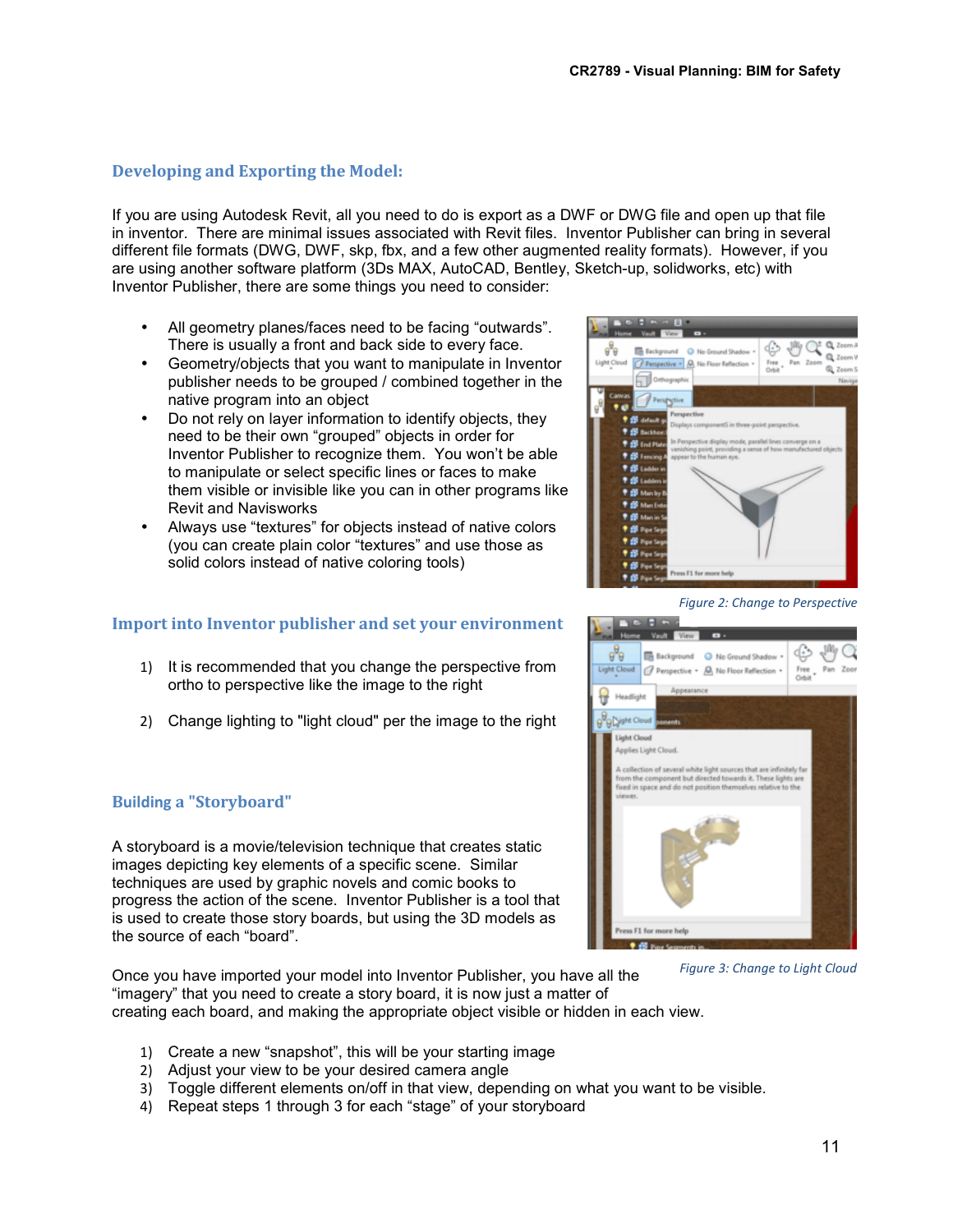(Each snapshot can be named and a full description can be inserted. These two elements will be displayed automatically when viewed through Publisher Viewer on any mobile device.)



The image below shows how Inventor Publisher displays your storyboard as it progresses



Now, you want to set the transition duration (the time it takes to go from one snapshot to the next)

- 1) The middle number is how many second the program will take to transition between the two boards. In this example, all of our durations are 1 second.
- 2) You may also select from three transition options:
	- Linear this creates an even transition from one board to the next
	- Accelerating this will start out the transition slowly, then get constantly faster over the duration
	- Smooth the program will create a smooth transition and path for you



#### **Publishing the Storyboard to Mobile**

- 1) Under the home button: Go to the web and mobile button. You will have the following options:
	- Document This is just the local model (not for mobile), do not use.
	- Storyboard This is the motion / transition path you have built
	- Snapshot This is just the static model, but for the mobile device (no transitions)
- m. *Figure 6: Mobile Publishing*
- 2) Save the file locally
- 3) Upload the file to box, dropbox or any other means you know to get a file onto a mobile device.

*Figure 5: Transition Controls*